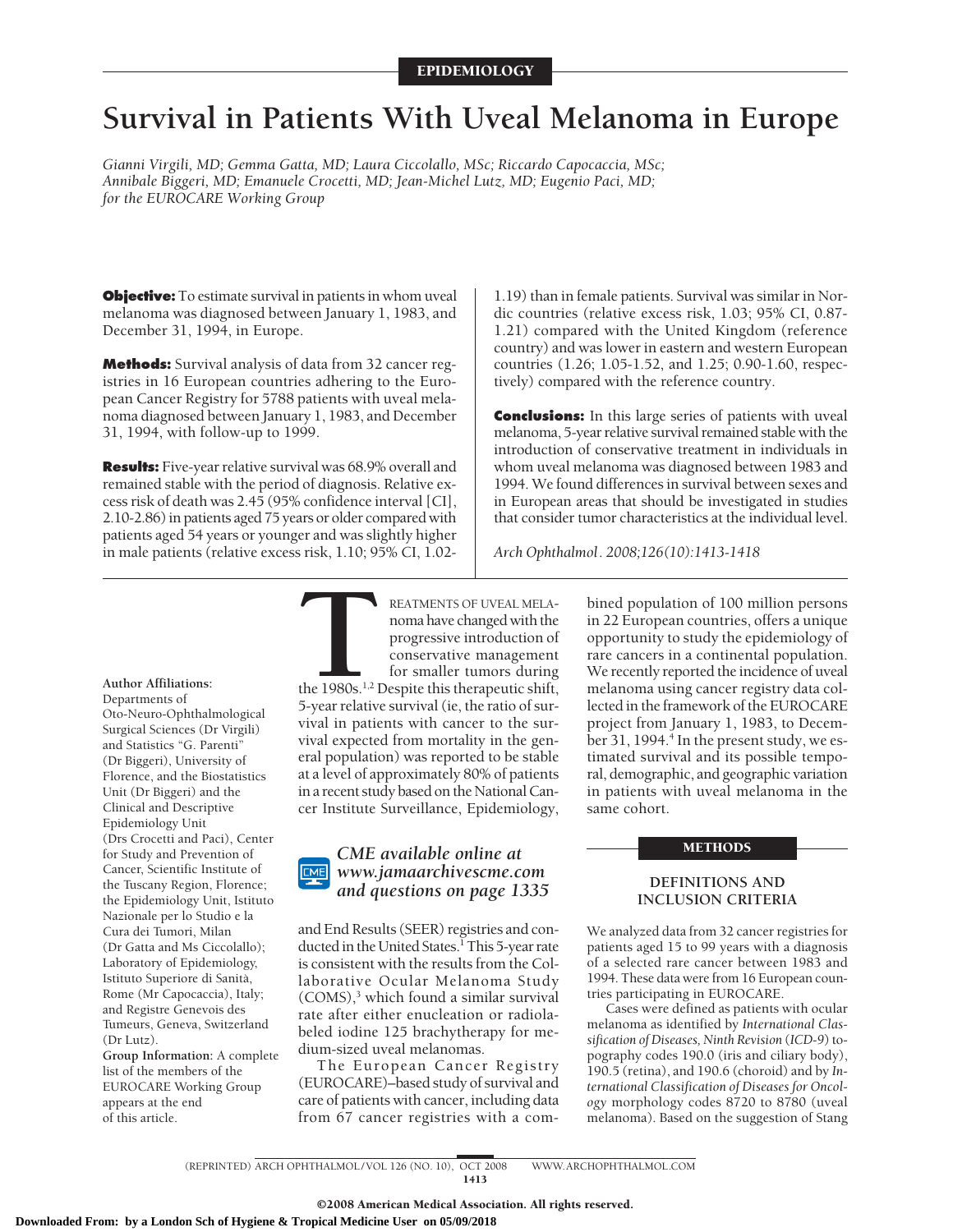| <b>Registry</b>       | No. of<br>Cases | <b>Registry</b>       | No. of<br><b>Cases</b> |
|-----------------------|-----------------|-----------------------|------------------------|
| <b>United Kingdom</b> |                 | Western European area |                        |
| East Anglia           | 149             | <b>Bas Rhin</b>       | 57                     |
| <b>Mersey</b>         | 146             | Calvados Gen          | 32                     |
| <b>Midlands</b>       | 208             | Eindhoven             | 49                     |
| Oxford                | 179             | Geneva                | 21                     |
| Southwestern area     | 537             | Latina                | 13                     |
| <b>Thames</b>         | 482             | <b>Mallorca</b>       | 9                      |
| Trent                 | 370             | <b>Navarra</b>        | 15                     |
| <b>Wales</b>          | 200             | Parma                 | 22                     |
| Yorkshire             | 275             | Ragusa                | 5                      |
| Nordic area           |                 | Saarland              | 66                     |
| Denmark               | 547             | Tarragona             | $\overline{7}$         |
| Finland               | 350             | Turin                 | 33                     |
| Iceland               | 14              | Tuscany               | 47                     |
| Norway                | 442             | Varese                | 35                     |
| Sweden                | 808             | Eastern European area |                        |
|                       |                 | Cracow                | 51                     |
|                       |                 | Estonia               | 125                    |
|                       |                 | Slovakia              | 345                    |
|                       |                 | Slovenia              | 149                    |

et al<sup>5</sup> and on an incidence study conducted by us in this same cohort,<sup>4</sup> we also included tumors with unspecified location (*ICD-9* code 190.9, part unspecified).

Contributing registries provided patient demographic data and vital statistics for 1983 to 1994 with follow-up to 1999. **Table 1** gives the registries and the number of cases for each. Verification of the diagnosis was classified as microscopic, clinical, or unknown. Microscopic verification is obtained when the eye is enucleated, whereas it can reasonably be assumed that the eye is treated conservatively with radiotherapy when the diagnosis is clinical. The number of tumors with unknown diagnostic verification was low (2.6%); thus, they were pooled with those clinically verified. Data were provided by 32 cancer registries (Table 1) in 16 countries. Because these countries differ noticeably in terms of economic development, social structure, and health care structure, we defined 4 geographic groups within which survival after common cancers are much the same<sup>6-9</sup>: United Kingdom; western Europe; eastern Europe; and the Nordic or Scandinavian area including Iceland. Data from the Scotland registry were eliminated as requested by the registry because of suspected undetected loss to follow-up. Therefore, the UK area includes only registries in England and Wales.

Only first occurring cancers at any site, as defined by *International Classification of Diseases for Oncology* morphology fifthdigit behavior code 3, were included in survival analyses. Both microscopically verified and nonverified cases were included, but cases known to registries by death certificate only or discovered incidentally at autopsy were excluded. Further details of the EUROCARE data set are available elsewhere.<sup>6-9</sup>

# **STATISTICAL ANALYSES OF RELATIVE SURVIVAL**

Univariate 5-year relative survival obtained using SEER\*Stat software (National Cancer Institute, Bethesda, Maryland)<sup>10</sup> is reported. For multivariate analysis of relative survival, we followed the approach for grouped data suggested by Hakulinen $11$ and Dickman et al.<sup>12</sup> A relative survival model was used in the framework of generalized linear models to assess the effect of temporal, demographic, and geographic variables on risk of death

to compute relative excess risk (RER) for categories of the same variable. The correlation of the data within registry was taken into account using a robust variance estimator.<sup>13,14</sup> Relative excess risk has also been referred to as excess hazard ratio and can be considered the excess hazard owing to diagnosis of cancer once the known baseline hazard, mortality in the general population, has been taken into account. Age was coded categorically in 3 bands in these models: 15 to 54 years, 55 to 74 years, and 75 years or older.

After temporal, demographic, and geographic variables were included in the regression model, the covariates coding for the type of diagnosis verification (microscopic vs clinical or unknown) and the tumor subsite were introduced into the model. Subsite was coded as typical uveal melanoma location (*ICD-9* codes 190.0, 190.5, and 190.6) or unspecified eye and orbit melanoma location (*ICD-9* code 190.9). Statistical analyses were made using commercially available software (STATA version 9.2; StataCorp LP, College Station, Texas).

## **RESULTS**

Vital statistics for 5 years from diagnosis of uveal melanoma were obtained for 5788 incident melanomas during the 12 years of the study (1983-1994). Of the incident cohort of 6121 patients, 326 were excluded because they had other malignant lesions at baseline (n=269) or the diagnosis was made on the basis of the death certificate only (n=57). Seven additional patients were lost to follow-up.

# **UNIVARIATE ANALYSES OF 5-YEAR RELATIVE SURVIVAL**

**Table 2** gives the number of cases and 5-year relative survival by age, sex, period, geographic area, type of diagnosis verification, subsite, and year of follow-up. As expected, survival decreased with age and was lower in patients with tumors examined microscopically, which is a proxy of enucleation and, thus, of larger tumor size. Worse survival was also found for tumors with unspecified ocular subsite (*ICD-9* code 190.9). No substantial temporal trend could be identified; however, there were differences among geographic areas, with the UK and Nordic regions demonstrating better survival than the western and eastern European regions. **Table 3** gives 5-year relative survival rates for geographic areas across periods of diagnosis, which do not suggest a clear temporal trend in any of the 4 regions.

## **MULTIVARIATE ANALYSES**

**Table 4** gives the results of multivariate regression analyses for model 1, in which the covariates were age, sex, year of follow-up, and geographic area, and for model 2, in which the covariates tumor subsite and type of diagnosis verification were added. In model 1, RER was 10% higher in male patients and was about 2 and  $2\frac{1}{2}$  times higher, respectively, in the groups aged 55 to 64 years and 75 years or older compared with the group aged 54 years or younger. Mortality was much lower during the first year after diagnosis compared with later years; RER was about  $1\frac{1}{2}$  times higher for years 2 to 4 of follow-up compared with the first year. The period of diagnosis was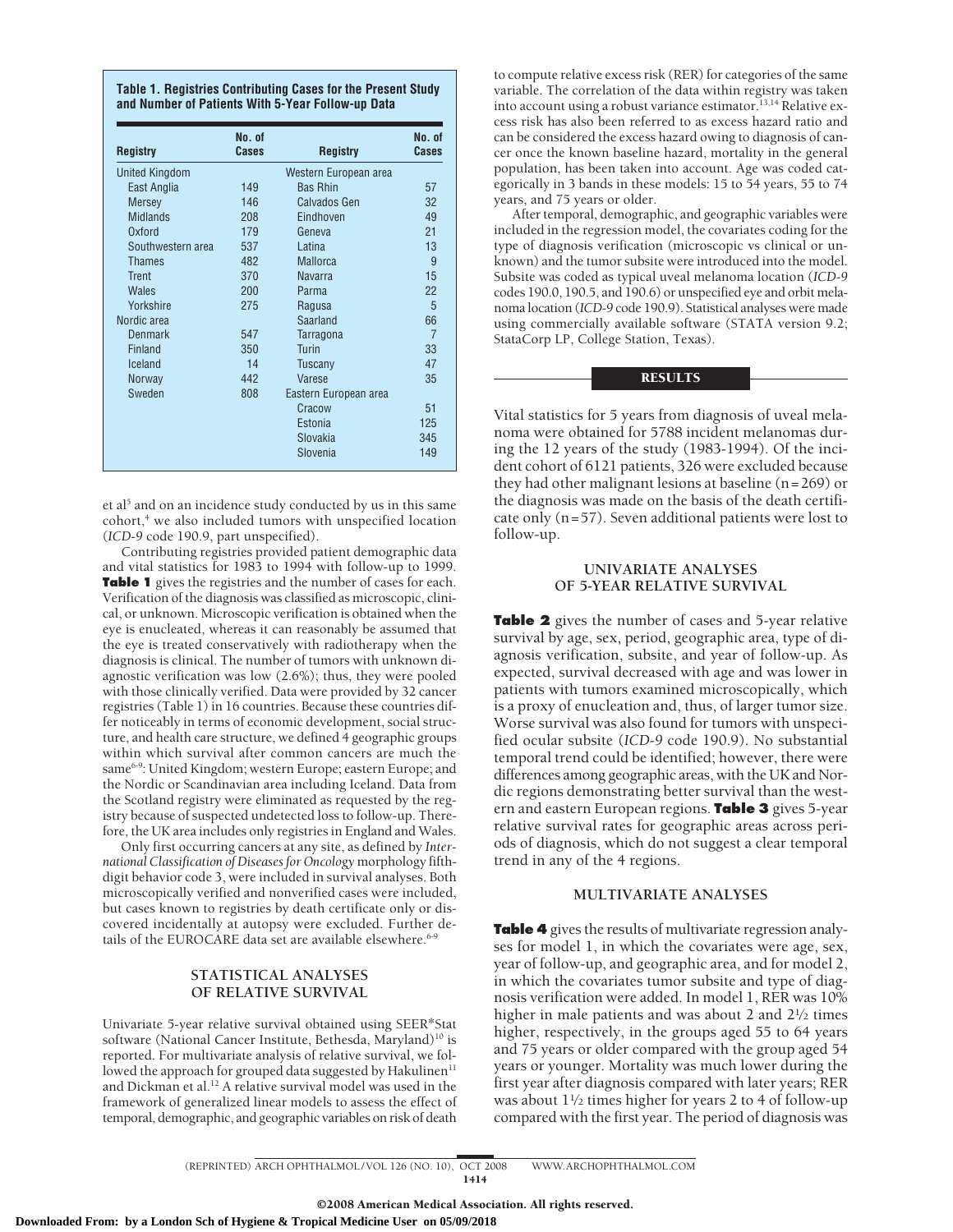neither associated with survival nor is it an interaction with geographic area in any multiple regression models (data not shown). There were differences in survival among geographic areas (Table 4). Survival was similar in the Nordic area (RER, 1.03; 95% confidence interval [CI], 0.87-1.21) compared with the United Kingdom and in the eastern European area (RER, 1.01; 95% CI, 0.82- 1.25) compared with the western European area. Survival was lower for the pooled western and eastern European areas compared with the pooled UK and Nordic areas (RER, 1.24; 95% CI, 1.09-1.41).

Model 2 shows that survival tended to be better for clinically verified tumors compared with microscopically verified tumors, as expected because enucleated tumors are typically larger at diagnosis. In addition, tumors with unspecified ocular location (*ICD-9* topography code 190.9) were associated with much higher mortality (RER, 1.46; 95% CI, 1.19-1.79), which suggests that this code is used for large tumors, for which the origin from typical uveal subsites (ie, iris and ciliary body vs choroid) is difficult or impossible to ascertain. This coding was more common in the United Kingdom (33.6% of all tumors) compared with the other areas (7.1%- 13.3%). In this model, the difference between the United Kingdom and western Europe reached statistical significance (*P*=.01).

#### COMMENT

We analyzed the largest published series of uveal melanomas to estimate relative survival based on 32 EUROCARE population-based cancer registries in 16 European countries, enabling us to study the effect of demographic characteristics and geographic area on survival as well as its temporal trend.

The 5-year relative survival rate was stable during the study period and was higher in the UK and Nordic areas compared with the western and eastern European areas. Lower survival rates were found for older age, male sex, and follow-up years 2 to 4. These results can be compared with those of 3 population-based studies that investigated 5-year relative survival in patients with uveal melanoma in the United States,<sup>1</sup> Sweden,<sup>15</sup> Denmark,<sup>16</sup> and England and Wales (UK study)17 (**Table 5**). Although the samples in the 3 European studies overlap in part with our sample, the inclusion criteria differ, and we suggest that a comparison is useful.

## **OVERALL 5-YEAR RELATIVE SURVIVAL**

Five-year relative survival in the present study was close to that of the 2 European studies<sup>15,16</sup> and was lower than in the US study $<sup>1</sup>$  owing to differences in the inclusion crite-</sup> ria. The authors of the US study did not include melanomas with unspecified ocular location (*ICD-9* code 190.9), accounting for 31% of all cases of ocular melanoma in the earliest period (1973-1977) to less than 5% in the recent period of the study (1993-1997). However, there was indirect evidence from the present study and from an incidence report based on this same cohort<sup>4</sup> that this code was probably used for large uveal melanomas that were diffi-

#### **Table 2. Five-Year Relative Survival Rates**

| <b>Variable</b>                    | No. of<br>Cases | 5-Year Relative<br>Survival. %<br>(95% Confidence<br>Interval) |
|------------------------------------|-----------------|----------------------------------------------------------------|
| Overall                            | 5788            | 68.9 (67.4-70.4)                                               |
| Age, y                             |                 |                                                                |
| $15 - 54$                          | 1681            | 79.0 (77.0-81.1)                                               |
| 55-74                              | 2954            | 65.2 (63.2-67.3)                                               |
| $\geq$ 75                          | 1153            | 58.8 (54.1-63.4)                                               |
| Sex                                |                 |                                                                |
| Female                             | 2892            | 69.3 (67.2-71.4)                                               |
| <b>Male</b>                        | 2896            | 68.5 (66.3-70.7)                                               |
| Study period                       |                 |                                                                |
| 1983-1985                          | 1384            | 69.1 (66.0-72.2)                                               |
| 1986-1988                          | 1455            | 69.2 (66.2-72.2)                                               |
| 1989-1991                          | 1486            | 68.2 (65.2-71.2)                                               |
| 1992-1994                          | 1463            | 69.1 (66.0-72.1)                                               |
| Geographic region                  |                 |                                                                |
| <b>United Kingdom</b>              | 2546            | 70.5 (68.2-72.8)                                               |
| Nordic area                        | 2161            | 69.2 (66.7-71.7)                                               |
| Western European area              | 411             | 63.3 (57.7-69.0)                                               |
| Eastern European area              | 670             | 65.4 (60.9-69.8)                                               |
| Microscopic verification           |                 |                                                                |
| Yes                                | 5113            | 67.9 (66.3-69.5)                                               |
| <b>No</b>                          | 675             | 76.7 (72.4-81.1)                                               |
| Subsite (ICD-9 code)               |                 |                                                                |
| Iris and ciliary body (190.0)      | 751             | 68.0 (63.8-72.2)                                               |
| Choroid and retina (190.5-190.6)   | 4121            | 70.3 (68.6-72.1)                                               |
| Unspecified ocular subsite (190.9) | 916             | 63.0 (59.0-67.0)                                               |

Abbreviation: *ICD-9*, *International Classification of Diseases, Ninth Revision*.

cult to ascribe to a specific subsite. Tumors with unspecified ocular location were included in the Danish study,<sup>16</sup> whereas Bergman et al<sup>15</sup> did not include them but performed an extensive search of hospital files to determine all incident melanomas. Nevertheless, although better survival might have been the result, in part, of underascertainment of advanced cases in the US study as compared with the European studies, such a large difference is unlikely to be attributable to only this potential factor because in our study, 5-year relative survival was 70% for tumors located in the iris and ciliary body (*ICD-9* code 190.0) and was 68% for those locatedinthechoroidandretina(*ICD-9*codes190.6and190- 5), which is still largely less than the relative survival in the US study. The findings in the UK study<sup>17</sup> confirm these observations; lack of inclusion of the unspecified site in the UK study led to an estimate of 5-year relative survival  $(72%)$ that was similar to ours. The authors observed that the differences may be attributable, in part, to how clinicians classify uveal melanoma and report to the cancer registries because survival in the United States is higher than in the United Kingdom for most major cancers.

#### **TEMPORAL DIFFERENCES IN SURVIVAL**

No temporal trend for change in relative survival was detected during our 12-year study, consistent with the results of the US,<sup>10</sup> Danish,<sup>16</sup> and UK<sup>17</sup> studies. Singh and Topham<sup>1</sup> reported that increasing frequency of globe conservation in primary uveal melanoma has not led to improvement in survival. However, the stability of population-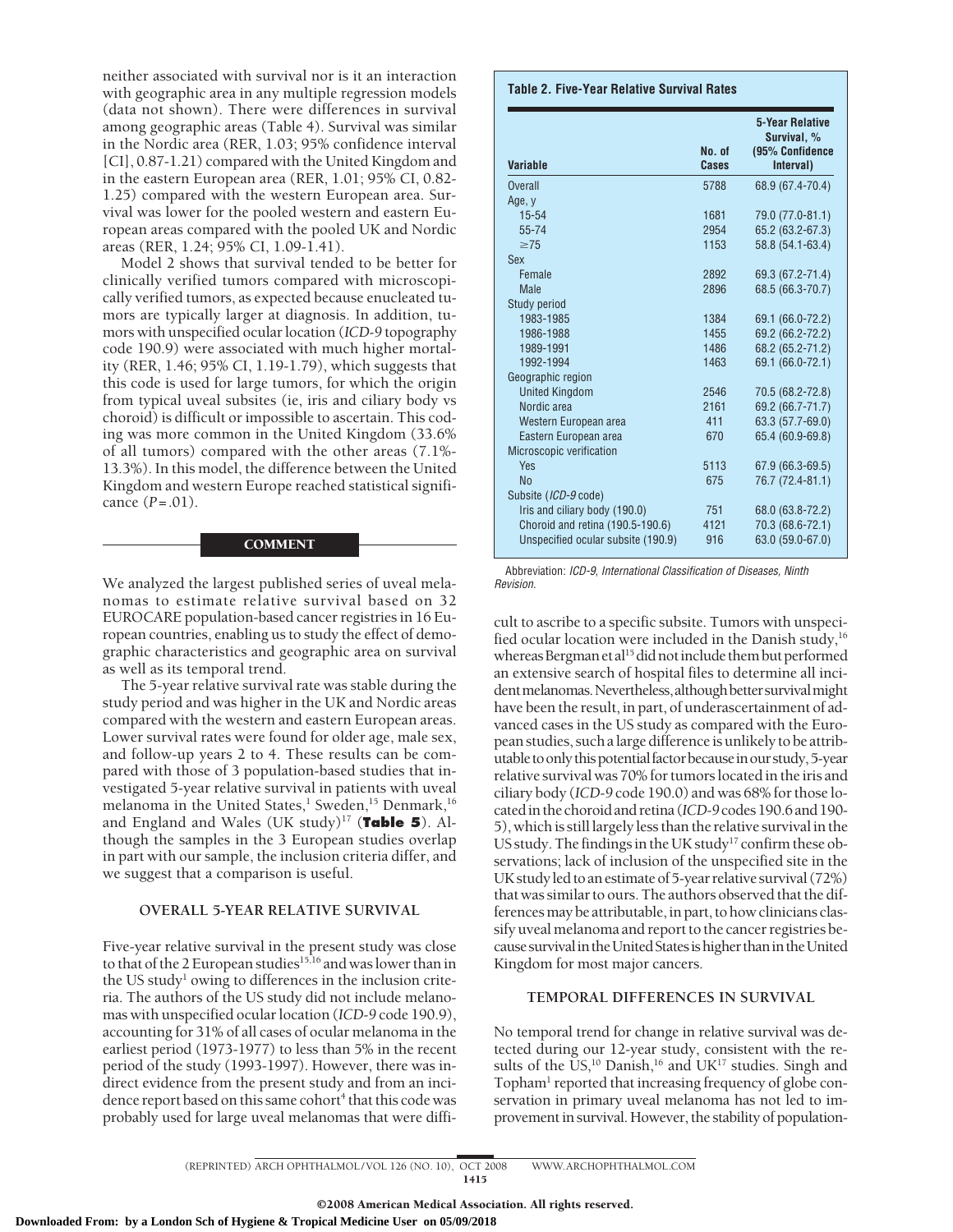|  |  | Table 3. Five-Year Relative Survival by Geographic Area Across Period of Diagnosis and Overall |  |
|--|--|------------------------------------------------------------------------------------------------|--|
|--|--|------------------------------------------------------------------------------------------------|--|

| <b>Geographic Region</b>             |                                   |                         |                                   |                                   |                    |
|--------------------------------------|-----------------------------------|-------------------------|-----------------------------------|-----------------------------------|--------------------|
| <b>Period of</b><br><b>Diagnosis</b> | <b>United Kingdom,</b><br>No. (%) | Nordic Area.<br>No. (%) | Western European Area,<br>No. (%) | Eastern European Area,<br>No. (%) | Total,<br>No. (%)  |
| 1983-1985                            | 612(66.6)                         | 522(71.5)               | 86 (65.5)                         | 164 (72.7)                        | 1384(69.1)         |
| 1986-1988                            | 643 (73.7)                        | 547 (66.2)              | 94(65.9)                          | 171(64.0)                         | 1455(69.2)         |
| 1989-1991                            | 672 (71.7)                        | 527(68.6)               | 113(56.3)                         | 174(61.6)                         | 1486(68.2)         |
| 1992-1994                            | 619(69.7)                         | 565 (70.4)              | 118(66.6)                         | 161(63.7)                         | <b>1463</b> (69.1) |
| <b>Overall</b>                       | 2546(70.5)                        | 2161(69.2)              | 411 (63.3)                        | 670 $(65.4)$                      | 5788 (68.9)        |

|                                                           | <b>Relative Excess Risk</b><br>$(No. [95\% CI])$ |                     |            |  |
|-----------------------------------------------------------|--------------------------------------------------|---------------------|------------|--|
| Variable                                                  | <b>Model 1</b>                                   | Model 2             | P<br>Value |  |
| Follow-up year                                            |                                                  |                     | < 0.01     |  |
| 1                                                         | 1 [Reference]                                    | 1 [Reference]       |            |  |
| $\overline{2}$                                            | $1.50(1.14-1.96)$                                | 1.49 (1.11-1.98)    |            |  |
| 3                                                         | $1.67(1.28-2.17)$                                | $1.66(1.26-2.19)$   |            |  |
| 4                                                         | $1.58(1.12 - 2.23)$                              | $1.58(1.10-2.27)$   |            |  |
| 5                                                         | $1.25(0.86 - 1.81)$                              | $1.25(0.85 - 1.83)$ |            |  |
| Age, categorical, y                                       |                                                  |                     | < 0.01     |  |
| $15 - 54$                                                 | 1 [Reference]                                    | 1 [Reference]       |            |  |
| 55-74                                                     | $1.84(1.61-2.10)$                                | 1.81 (1.59-2.06)    |            |  |
| $\geq$ 75                                                 | $2.45(2.10-2.86)$                                | 2.41 (2.07-2.82)    |            |  |
| <b>Sex</b>                                                |                                                  |                     |            |  |
| Female                                                    | 1 [Reference]                                    | 1 [Reference]       |            |  |
| Male                                                      | $1.10(1.02 - 1.19)$                              | $1.11(1.03-1.20)$   |            |  |
| Geographic region                                         |                                                  |                     | < 0.01     |  |
| <b>United Kingdom</b>                                     | 1 [Reference]                                    | 1 [Reference]       |            |  |
| Nordic area                                               | $1.03(0.87 - 1.21)$                              | $1.09(0.94-1.25)$   |            |  |
| Western European area                                     | $1.25(0.90-1.60)$                                | 1.34 (1.06-1.69)    |            |  |
| Eastern European area                                     | $1.26(1.05-1.52)$                                | $1.33(1.14-1.56)$   |            |  |
| Linear trend per 4 years                                  | $0.99(0.95-1.04)$                                | $1.00(0.95-1.06)$   |            |  |
| Type of verification <sup>a</sup>                         |                                                  |                     | 16         |  |
| <b>Microscopic</b>                                        |                                                  | 1 [Reference]       |            |  |
| Clinical or unknown                                       |                                                  | $0.69(0.41 - 1.17)$ |            |  |
| Subsite (ICD-9 code)                                      |                                                  |                     | < 0.01     |  |
| Ciliary body, retina,<br>choroid (190.0,<br>190.5, 190.6) |                                                  | 1 [Reference]       |            |  |
| Unspecified (190.9)                                       |                                                  | 1.46 (1.19-1.79)    |            |  |

Abbreviations: CI, confidence interval; *ICD-9*, *International Classification of*

<sup>a</sup>Tumor subsite and type of diagnosis verification have been introduced in model 2 as compared with model 1.

based survival suggests that the equal efficacy of enucleation and brachytherapy in the COMS,<sup>3</sup> which was a randomized clinical trial, has been translated into similar effectiveness when the eyeball-preserving technique was used in different health care settings in Europe and the United States.

Unlike the studies cited, Bergman et al<sup>15</sup> reported an improvement in 5-year relative survival in Sweden (RER, 0.58; 95% CI, 0.43-0.78) for 1980-1989 compared with 1960- 1969. They hypothesized that more individuals sought medical advice earlier because of decreasing vision or underwent eye screening in recent years. However, they observed that incidence decreased during the same period<sup>15</sup>; thus, increased survival as a result of early tumor detection is unlikely. They concluded that the reason for the improvement in survival remains unclear. The finding was not confirmed in the Danish study, which is similar to ours as far as sample size, race/ ethnicity, and temporal extension. $<sup>1</sup>$ </sup>

Although our study was much shorter than other population-based studies, we could exclude a trend of relative survival exceeding the interval  $-1.3\%$  to  $+1\%$  per year on the basis of the width of the 95% CI of our estimate. We confirm the finding of Bergman et al<sup>15</sup> that peak excess mortality occurs during years 2 to 4 after diagnosis. This could be owing to cases with metastatic melanoma at diagnosis, even if undetected.

## **DEMOGRAPHIC DIFFERENCES IN SURVIVAL**

We have shown that 5-year relative survival in patients with uveal melanoma decreased with increasing age at diagnosis, as for most common cancers. This finding is consistent with the findings in the Swedish, $15$  Danish, $16$ and UK<sup>17</sup> cohorts.

There was also a difference between sexes in our study, with male patients having 10% higher mortality. The lack of difference in survival by sex at univariate compared with multivariate analysis can be explained by confounding by age because of a higher percentage of older women compared with men. The statistical significance of the sex difference in survival is a new finding in population-based studies. Better survival in female patients previously was suggested in Sweden,<sup>15</sup> Denmark,<sup>16</sup> and the United Kingdom17; however, sex differences were not statistically significant in those studies, possibly because they included about half as many cases as in our study over a longer period. The potential causes of a sex difference in survival are unclear. No sex differences in survival were found in the COMS,<sup>3,18</sup> which is the largest randomized multicenter trial on the treatment of uveal melanoma. The COMS survival rates are adjusted for important individual tumorspecific variables, in particular, maximum basal tumor diameter, which, together with age, is the strongest predictor of mortality. That no sex difference was found in the COMS may suggest that a later diagnosis could cause lower survival in men in population-based studies.

# **GEOGRAPHIC DIFFERENCES IN SURVIVAL**

There may be multiple explanations for the differences found byusamongbroadEuropeanareas.Notonlycouldunknown genetic or environmental factors affect mortality, but also clinical factors such as late diagnosis might influence the estimate of relative survival. Different treatment patterns

(REPRINTED) ARCH OPHTHALMOL / VOL 126 (NO. 10), OCT 2008 WWW.ARCHOPHTHALMOL.COM 1416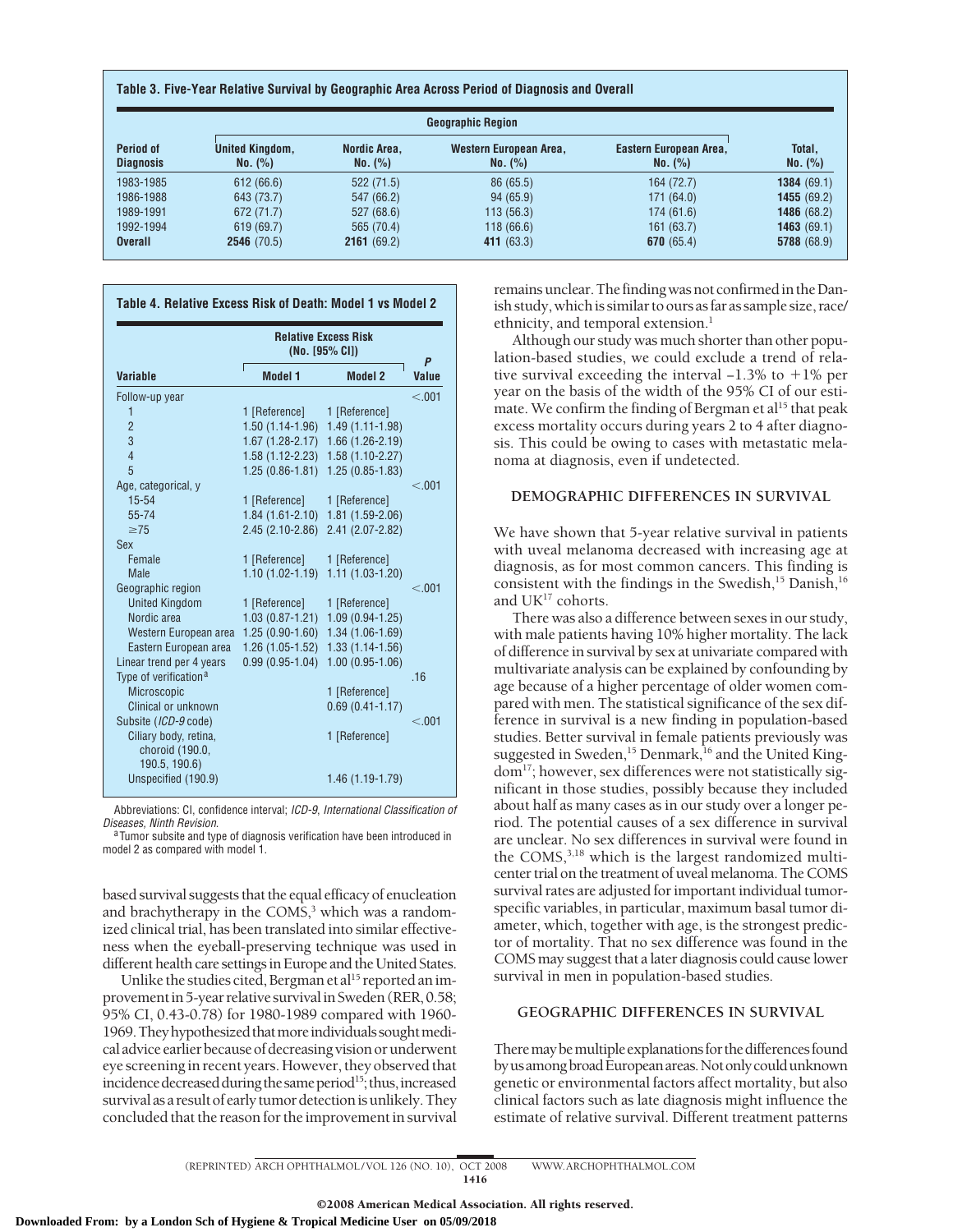| Table 5. Characteristics of Previous Population-Based Survival Studies on Uveal and Ocular Melanoma |  |
|-----------------------------------------------------------------------------------------------------|--|
|-----------------------------------------------------------------------------------------------------|--|

|                                                           | <b>Source</b>                                                            |                                                                                                                                                                              |                                                                                                                                                          |                                                                                                            |                                                                                                                           |  |
|-----------------------------------------------------------|--------------------------------------------------------------------------|------------------------------------------------------------------------------------------------------------------------------------------------------------------------------|----------------------------------------------------------------------------------------------------------------------------------------------------------|------------------------------------------------------------------------------------------------------------|---------------------------------------------------------------------------------------------------------------------------|--|
| <b>Characteristic</b>                                     | Singh and Topham, <sup>1</sup> 2003                                      | Bergman et al. <sup>15</sup> 2002                                                                                                                                            | Isager et al. <sup>16</sup> 2006                                                                                                                         | Burr et al. <sup>17</sup> 2007                                                                             | <b>Present Study</b>                                                                                                      |  |
| Geographic region<br>Sources of data and type<br>of study | <b>United States</b><br>SEER program database;<br>population-based study | Sweden<br>Swedish Cancer Registry.<br>hospital files from the<br>2 centers performing<br>eye-sparing<br>treatments:                                                          | Denmark<br>Danish Cancer Registry;<br>population-based<br>study                                                                                          | <b>England and Wales</b><br>Population-based<br>cancer registries                                          | Europe<br>EUROCARE-based<br>study of survival<br>and care of cancer<br>patients;<br>population-based                      |  |
| Period of diagnosis<br>No. of cases                       | 1973-1993<br>2054                                                        | hospital-based study<br>1960-1998<br>2997                                                                                                                                    | 1943-1997<br>2504                                                                                                                                        | 1986-2001<br>2876                                                                                          | study<br>1983-1994<br>5788                                                                                                |  |
| Topographic inclusion<br>criteria: subsite                | Choroid, iris, ciliary body                                              | Choroid, iris, ciliary body                                                                                                                                                  | Ocular region, ie, eyeball;<br>orbit; lacrimal gland,<br>duct. or sac:<br>conjunctiva (excluding<br>skin melanoma)                                       | Choroid, retina, iris,<br>ciliary body                                                                     | Iris and ciliary body,<br>choroid, retina.<br>unspecified ocular<br>part                                                  |  |
| 5-Year relative survival. %                               | $77 - 84$                                                                | 70.1                                                                                                                                                                         | $67 - 71$                                                                                                                                                | 72.4                                                                                                       | 68.9                                                                                                                      |  |
| Survival by sex                                           | Not reported                                                             | In male patients, 12%<br>worse but not<br>statistically significant;<br>multivariate relative<br>survival in male vs<br>female patients.<br>$0.88$ (95% CI,<br>$0.73 - 1.05$ | In male patients,<br>6% worse but not<br>statistically significant;<br>5-year relative survival,<br>71% in male patients<br>vs 67% in female<br>patients | Better in women at 5<br>years (RER, 0.90)<br>compared with<br>men) but not<br>statistically<br>significant | In male patients,<br>10% worse and<br>statistically<br>significant;<br>multivariate RER<br>1.10 (95% CI,<br>$1.02 - 1.19$ |  |
| Survival by period                                        | <b>Stable</b>                                                            | Improved from<br>1980-1989 vs<br>1960-1969                                                                                                                                   | <b>Stable</b>                                                                                                                                            | <b>Stable</b>                                                                                              | <b>Stable</b>                                                                                                             |  |

Abbreviations: CI, confidence interval; EUROCARE, European Cancer Registry; RER, relative excess risk; SEER, National Cancer Institute Surveillance Epidemiology and End Results.

may have influenced survival rates. Against this hypothesis is the observation that enucleation and brachytherapy did not produce different outcomes in the COMS.3

# **INCLUSION CRITERIA AND CASE DETECTION IN POPULATION-BASED STUDIES OF UVEAL MELANOMA**

The issue of inclusion criteria was proved important when the incidence of uveal melanoma was studied in registrybased research, as has also been recently pointed out by Stang et al.<sup>5</sup> In the incidence study based on these same data,<sup>4</sup> we found that the inclusion of melanomas with unspecified ocular location (*ICD-9* topography code 190.9) decreased the heterogeneityofincidenceratesamongregistriesintheUnited Kingdom, where this coding is common, and in Europe overall. In the present study, melanomas with unspecified ocular location were associated with worse prognosis, which is consistent with the hypothesis that registrars use this code for large tumors, the origin of which cannot be ascribed to a specific uveal subsite. We recommend that further population-based investigations of survival in patients with uveal melanoma be reported with the inclusion of tumors with unspecified location (*ICD-9* code 190.9). Although tumors with unspecified location should be included in the analysis, we recommend caution in RER interpretation when adjusting for this variable. For example, the RER in the western European area was statistically significant compared with in the United Kingdom when adjusting for tumor subsite, but the interpretation of this finding is unclear given the large difference in the use of this code in the United Kingdom compared with continental Europe, which suggests heterogeneity of diagnostic criteria.

In conclusion, 5-year relative survival remained stable during the study period, a finding that confirms at the general population level that the increase in conservative therapy during the years of the study did not negatively affect the prognosis of the disease. However, survival rates did not improve at the population level, which is the primary goal of treatment of malignant tumors. We found differences in survival rates between sexes and among European areas that should be investigated in studies that take into account tumor characteristics at the individual level.

**Submitted for Publication:** December 31, 2007; final revision received February 11, 2008; accepted March 15, 2008. **Correspondence:** Gianni Virgili, MD, Department of Oto-Neuro-Ophthalmological Surgical Sciences, University of Florence, Viale Morgagni 85, Florence 50134, Italy (gianni .virgili@unifi.it).

**Group Information:** The members of the EUROCARE Working Group are as follows:*Austria:*W. Oberaigner (Tyrol Cancer Registry, Innsbruck); *Denmark:* H. H. Storm (Danish Cancer Society, Department of Cancer Prevention & Documentation, Copenhagen); *Estonia:* T. Aareleid (Estonian Cancer Registry, Tallinn); *Czech Republic:* M. Jechova and M. Rousarova (IHIS and West Bohemia CancerRegistry,Prague);*Finland:*T.Hakulinen(FinnishCancer Registry, Helsinki); *France: G. Hédelin (Bas-Rhin Cancer*) Registry, Strasbourg), J. Macé-Lesec'h (Calvados General Cancer Registry, Caen), A. Danzon (Doubs Cancer Registry, Besancon), B. Tretarre (Hérault Cancer Registry, Mont